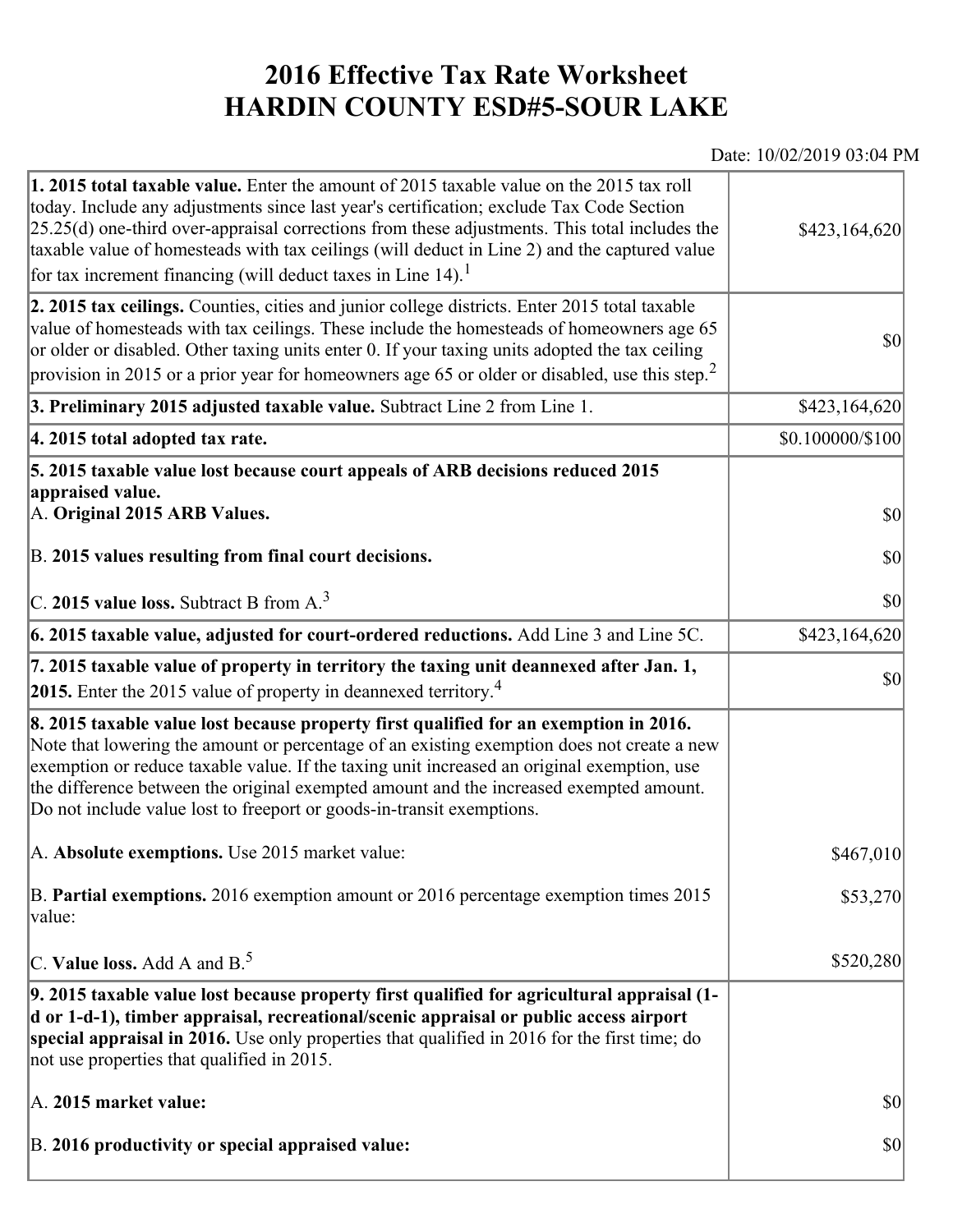| C. Value loss. Subtract B from $A6$                                                                                                                                                                                                                                                                                                                                                                                                                                                                                                                                                                                                                                                                                      | $ 10\rangle$  |
|--------------------------------------------------------------------------------------------------------------------------------------------------------------------------------------------------------------------------------------------------------------------------------------------------------------------------------------------------------------------------------------------------------------------------------------------------------------------------------------------------------------------------------------------------------------------------------------------------------------------------------------------------------------------------------------------------------------------------|---------------|
| 10. Total adjustments for lost value. Add lines 7, 8C and 9C.                                                                                                                                                                                                                                                                                                                                                                                                                                                                                                                                                                                                                                                            | \$520,280     |
| 11. 2015 adjusted taxable value. Subtract Line 10 from Line 6.                                                                                                                                                                                                                                                                                                                                                                                                                                                                                                                                                                                                                                                           | \$422,644,340 |
| 12. Adjusted 2015 taxes. Multiply Line 4 by line 11 and divide by \$100.                                                                                                                                                                                                                                                                                                                                                                                                                                                                                                                                                                                                                                                 | \$422,644     |
| 13. Taxes refunded for years preceding tax year 2015. Enter the amount of taxes refunded<br>by the taxing unit for tax years preceding tax year 2015. Types of refunds include court<br>decisions, Tax Code Section 25.25(b) and (c) corrections and Tax Code Section 31.11<br>payment errors. Do not include refunds for tax year 2015. This line applies only to tax years<br>preceding tax year 2015. <sup>7</sup>                                                                                                                                                                                                                                                                                                    | \$137         |
| 14. Taxes in tax increment financing (TIF) for tax year 2015. Enter the amount of taxes<br>paid into the tax increment fund for a reinvestment zone as agreed by the taxing unit. If the<br>taxing unit has no 2016 captured appraised value in Line 16D, enter $0.8$                                                                                                                                                                                                                                                                                                                                                                                                                                                    | 30            |
| 15. Adjusted 2015 taxes with refunds and TIF adjustment. Add Lines 12 and 13, subtract<br>Line $14.9$                                                                                                                                                                                                                                                                                                                                                                                                                                                                                                                                                                                                                    | \$422,781     |
| 16. Total 2016 taxable value on the 2016 certified appraisal roll today. This value<br>includes only certified values and includes the total taxable value of homesteads with tax<br>ceilings (will deduct in Line 18). These homesteads include homeowners age 65 or older or<br>disabled. <sup>10</sup>                                                                                                                                                                                                                                                                                                                                                                                                                |               |
| A. Certified values:                                                                                                                                                                                                                                                                                                                                                                                                                                                                                                                                                                                                                                                                                                     | \$433,421,490 |
| B. Counties: Include railroad rolling stock values certified by the Comptroller's office:                                                                                                                                                                                                                                                                                                                                                                                                                                                                                                                                                                                                                                | \$0           |
| C. Pollution control exemption: Deduct the value of property exempted for the current tax<br>year for the first time as pollution control property:                                                                                                                                                                                                                                                                                                                                                                                                                                                                                                                                                                      | $ 10\rangle$  |
| $\vert$ D. Tax increment financing: Deduct the 2016 captured appraised value of property taxable<br>by a taxing unit in a tax increment financing zone for which the 2016 taxes will be deposited<br>into the tax increment fund. Do not include any new property value that will be included in<br>Line 21 below. $11$                                                                                                                                                                                                                                                                                                                                                                                                  | \$0           |
| E. Total 2016 value. Add A and B, then subtract C and D.                                                                                                                                                                                                                                                                                                                                                                                                                                                                                                                                                                                                                                                                 | \$433,421,490 |
| $ 17$ . Total value of properties under protest or not included on certified appraisal roll. <sup>12</sup>                                                                                                                                                                                                                                                                                                                                                                                                                                                                                                                                                                                                               |               |
| A. 2016 taxable value of properties under protest. The chief appraiser certifies a list of<br>properties still under ARB protest. The list shows the appraisal district's value and the<br>taxpayer's claimed value, if any, or an estimate of the value if the taxpayer wins. For each of<br>the properties under protest, use the lowest of these values. Enter the total value. <sup>13</sup>                                                                                                                                                                                                                                                                                                                         | \$3,060,830   |
| B. 2016 value of properties not under protest or included on certified appraisal roll.<br>The chief appraiser gives taxing units a list of those taxable properties that the chief<br>appraiser knows about, but are not included in the appraisal roll certification. These<br>properties also are not on the list of properties that are still under protest. On this list of<br>properties, the chief appraiser includes the market value, appraised value and exemptions for<br>the preceding year and a reasonable estimate of the market value, appraised value and<br>exemptions for the current year. Use the lower market, appraised or taxable value (as<br>appropriate). Enter the total value. <sup>14</sup> | \$0           |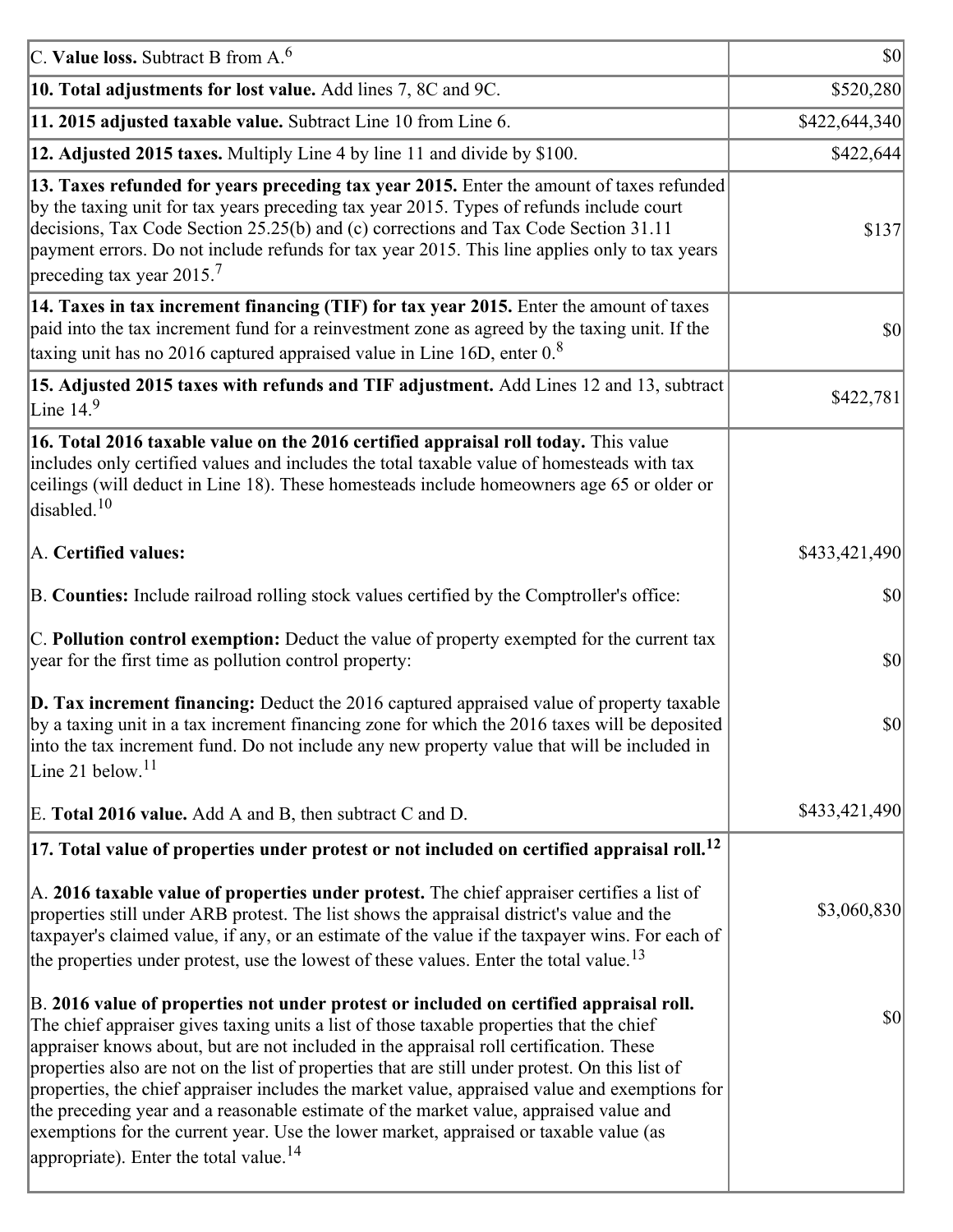| C. Total value under protest or not certified: Add A and B.                                                                                                                                                                                                                                                                                                                                                                                                                                                                                                                                                                                  | \$3,060,830      |
|----------------------------------------------------------------------------------------------------------------------------------------------------------------------------------------------------------------------------------------------------------------------------------------------------------------------------------------------------------------------------------------------------------------------------------------------------------------------------------------------------------------------------------------------------------------------------------------------------------------------------------------------|------------------|
| 18. 2016 tax ceilings. Counties, cities and junior colleges enter 2016 total taxable value of<br>homesteads with tax ceilings. These include the homesteads of homeowners age 65 or older<br>or disabled. Other taxing units enter 0. If your taxing units adopted the tax ceiling provision<br>in 2015 or a prior year for homeowners age 65 or older or disabled, use this step. <sup>15</sup>                                                                                                                                                                                                                                             | \$0              |
| 19. 2016 total taxable value. Add Lines 16E and 17C. Subtract Line 18.                                                                                                                                                                                                                                                                                                                                                                                                                                                                                                                                                                       | \$436,482,320    |
| 20. Total 2016 taxable value of properties in territory annexed after Jan. 1, 2015.<br>Include both real and personal property. Enter the 2016 value of property in territory<br>$\vert$ annexed. <sup>16</sup>                                                                                                                                                                                                                                                                                                                                                                                                                              | 10               |
| 21. Total 2016 taxable value of new improvements and new personal property located<br>in new improvements. New means the item was not on the appraisal roll in 2015. An<br>improvement is a building, structure, fixture or fence erected on or affixed to land. New<br>additions to existing improvements may be included if the appraised value can be<br>determined. New personal property in a new improvement must have been brought into the<br>taxing unit after Jan. 1, 2015, and be located in a new improvement. New improvements do<br>include property on which a tax abatement agreement has expired for $2016$ . <sup>17</sup> | \$5,081,630      |
| 22. Total adjustments to the 2016 taxable value. Add Lines 20 and 21.                                                                                                                                                                                                                                                                                                                                                                                                                                                                                                                                                                        | \$5,081,630      |
| 23. 2016 adjusted taxable value. Subtract Line 22 from Line 19.                                                                                                                                                                                                                                                                                                                                                                                                                                                                                                                                                                              | \$431,400,690    |
| 24. 2016 effective tax rate. Divide Line 15 by Line 23 and multiply by $$100$ . <sup>18</sup>                                                                                                                                                                                                                                                                                                                                                                                                                                                                                                                                                | \$0.098001/\$100 |
| <b>25. COUNTIES ONLY.</b> Add together the effective tax rates for each type of tax the county<br>levies. The total is the 2016 county effective tax rate. <sup>1</sup>                                                                                                                                                                                                                                                                                                                                                                                                                                                                      |                  |

A county, city or hospital district that adopted the additional sales tax in November 2015 or in May 2016 must adjust its effective tax rate. The Additional Sales Tax Rate Worksheet sets out this adjustment. Do not forget to complete the Additional Sales Tax Rate Worksheet if the taxing unit adopted the additional sales tax on these dates.

<sup>1</sup>Tex. Tax Code Section  $26.012(14)$ <sup>2</sup>Tex. Tax Code Section  $26.012(14)$  $3$ Tex. Tax Code Section 26.012(13)  ${}^{4}$ Tex. Tax Code Section 26.012(15)  $5$ Tex. Tax Code Section 26.012(15)  ${}^{6}$ Tex. Tax Code Section 26.012(15)  $7$ Tex. Tax Code Section 26.012(13)  ${}^{8}$ Tex. Tax Code Section 26.03(c)  $^{9}$ Tex. Tax Code Section 26.012(13)  $10$ Tex. Tax Code Section 26.012(15) <sup>11</sup>Tex. Tax Code Section  $26.03(c)$ <sup>12</sup>Tex. Tax Code Section  $26.01(c)$ <sup>13</sup>Tex. Tax Code Section 26.04 and 26.041 <sup>14</sup>Tex. Tax Code Section 26.04 and 26.041 <sup>15</sup>Tex. Tax Code Section  $26.012(6)$  $16$ Tex. Tax Code Section 26.012(17) <sup>17</sup>Tex. Tax Code Section  $26.012(17)$ <sup>18</sup>Tex. Tax Code Section 26.04(c) <sup>19</sup>Tex. Tax Code Section 26.04(d)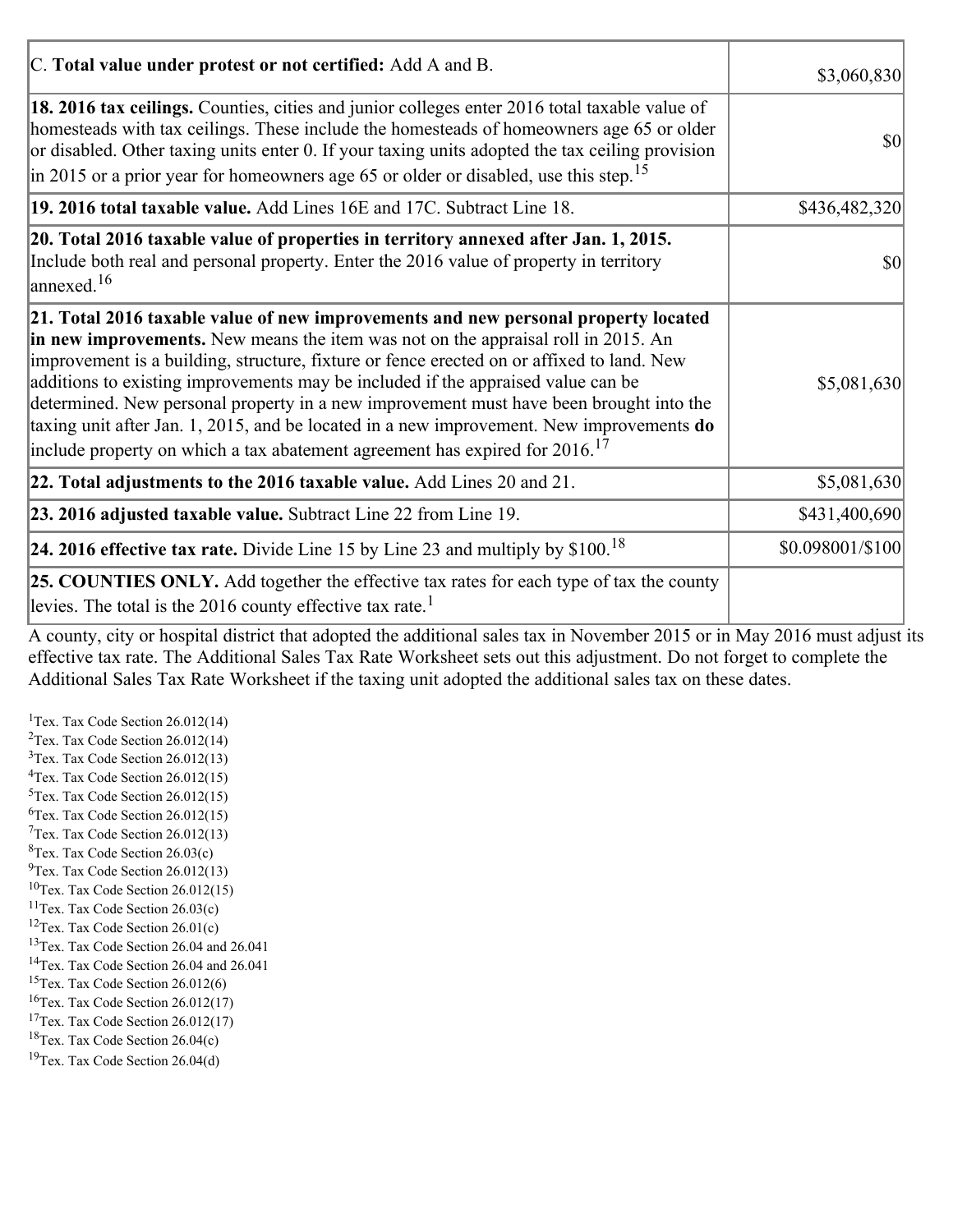## **2016 Rollback Tax Rate Worksheet HARDIN COUNTY ESD#5-SOUR LAKE**

Date: 10/02/2019

| 26. 2015 maintenance and operations (M&O) tax rate.                                                                                                                                                                                                                                                                                                                                                                                                                                                                                                                                                                                                                     | \$0.100000/\$100  |
|-------------------------------------------------------------------------------------------------------------------------------------------------------------------------------------------------------------------------------------------------------------------------------------------------------------------------------------------------------------------------------------------------------------------------------------------------------------------------------------------------------------------------------------------------------------------------------------------------------------------------------------------------------------------------|-------------------|
| $ 27.2015$ adjusted taxable value. Enter the amount from Line 11.                                                                                                                                                                                                                                                                                                                                                                                                                                                                                                                                                                                                       | \$422,644,340     |
| 28. 2015 M&O taxes.                                                                                                                                                                                                                                                                                                                                                                                                                                                                                                                                                                                                                                                     |                   |
|                                                                                                                                                                                                                                                                                                                                                                                                                                                                                                                                                                                                                                                                         |                   |
| A. Multiply Line 26 by Line 27 and divide by $$100$ .                                                                                                                                                                                                                                                                                                                                                                                                                                                                                                                                                                                                                   | \$422,644         |
| B. Cities, counties and hospital districts with additional sales tax: Amount of additional<br>sales tax collected and spent on M&O expenses in 2015. Enter amount from full year's sales<br>tax revenue spent for M&O in 2015 fiscal year, if any. Other taxing units enter 0. Counties<br>exclude any amount that was spent for economic development grants from the amount of<br>sales tax spent.                                                                                                                                                                                                                                                                     | $ 10\rangle$      |
| C. Counties: Enter the amount for the state criminal justice mandate. If second or later year,<br>the amount is for increased cost above last year's amount. Other taxing units enter 0.                                                                                                                                                                                                                                                                                                                                                                                                                                                                                | $ 10\rangle$      |
| D. Transferring function: If discontinuing all of a department, function or activity and<br>transferring it to another taxing unit by written contract, enter the amount spent by the taxing<br>unit discontinuing the function in the 12 months preceding the month of this calculation. If<br>the taxing unit did not operate this function for this 12-month period, use the amount spent<br>in the last full fiscal year in which the taxing unit operated the function. The taxing unit<br>discontinuing the function will subtract this amount in H below. The taxing unit receiving<br>the function will add this amount in H below. Other taxing units enter 0. | $ 10\rangle$      |
| E. Taxes refunded for years preceding tax year 2015: Enter the amount of M&O taxes<br>refunded in the preceding year for taxes before that year. Types of refunds include court<br>decisions, Tax Code Section 25.25(b) and (c) corrections and Tax Code Section 31.11<br>payment errors. Do not include refunds for tax year 2015. This line applies only to tax years<br>preceding tax year 2015.                                                                                                                                                                                                                                                                     | \$137             |
| F. Enhanced indigent health care expenditures: Enter the increased amount for the<br>current year's enhanced indigent health care expenditures above the preceding tax year's<br>enhanced indigent health care expenditures, less any state assistance.                                                                                                                                                                                                                                                                                                                                                                                                                 | \$0               |
| G. Taxes in TIF: Enter the amount of taxes paid into the tax increment fund for a<br>reinvestment zone as agreed by the taxing unit. If the taxing unit has no 2016 captured<br>appraised value in Line 16D, enter 0.                                                                                                                                                                                                                                                                                                                                                                                                                                                   | $ 10\rangle$      |
| <b>H. Adjusted M&amp;O Taxes.</b> Add A, B, C, E and F. For unit with D, subtract if discontinuing<br>function and add if receiving function. Subtract G.                                                                                                                                                                                                                                                                                                                                                                                                                                                                                                               | \$422,781         |
| 29. 2016 adjusted taxable value. Enter Line 23 from the Effective Tax Rate Worksheet.                                                                                                                                                                                                                                                                                                                                                                                                                                                                                                                                                                                   | \$431,400,690     |
| 30. 2016 effective maintenance and operations rate. Divide Line 28H by Line 29 and<br>multiply by \$100.                                                                                                                                                                                                                                                                                                                                                                                                                                                                                                                                                                | \$0.098001/\$100  |
| 31. 2016 rollback maintenance and operation rate. Multiply Line 30 by 1.08.                                                                                                                                                                                                                                                                                                                                                                                                                                                                                                                                                                                             | $$0.105841/\$100$ |